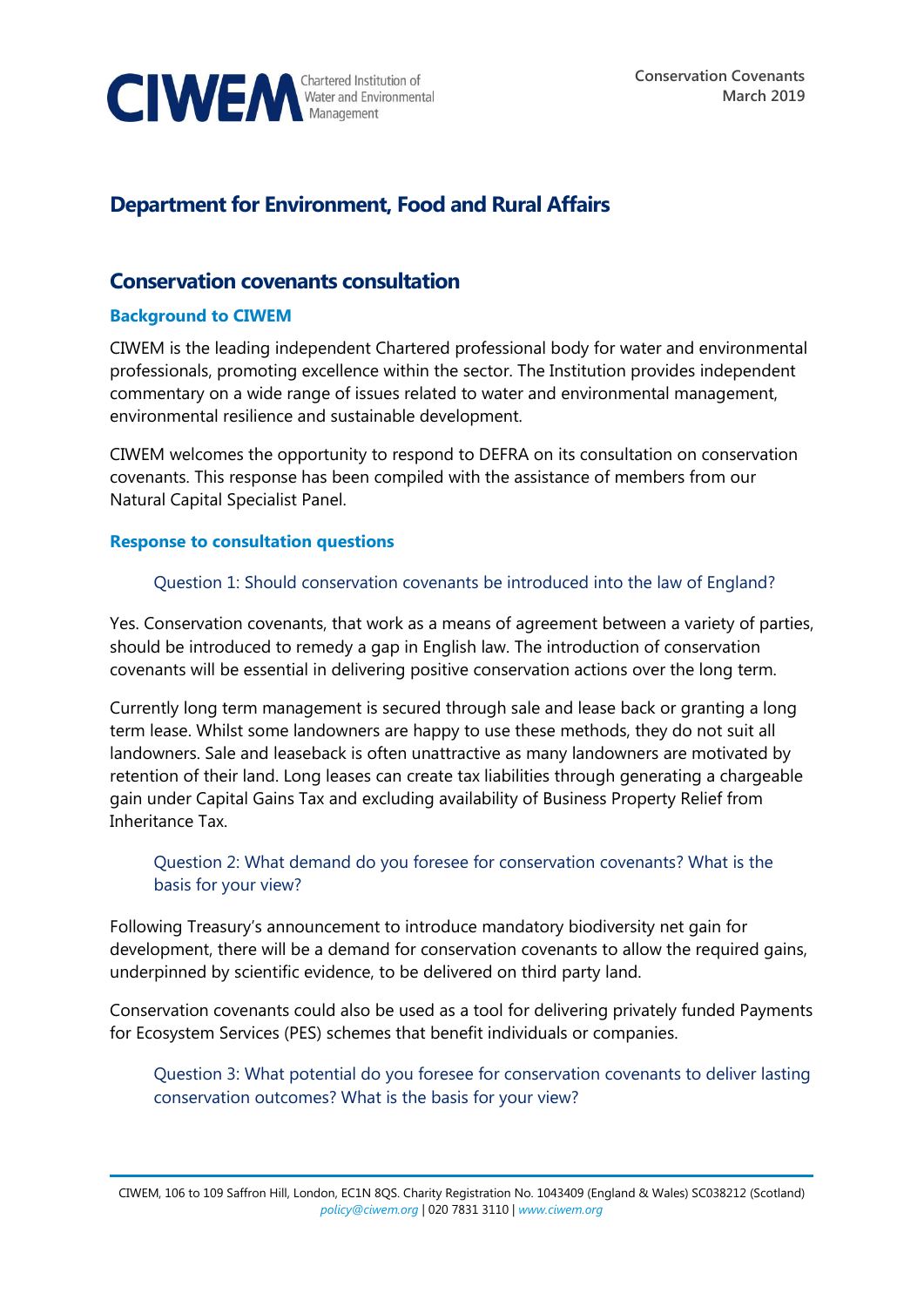If the model of conservation covenants introduced is simple and can be used by many parties, it will overcome an existing barrier to securing positive long-term wide-spread conservation activity.

In order to deliver lasting change it is important that long terms can be facilitated. During these terms the availability of new scientific evidence and changes in relationships and circumstances will make it necessary for parties to be able to renegotiate elements of the agreement and, failing that, to be able to access effective dispute resolution mechanisms.

We are aware that in some cases extended periods of conservation management will create new land uses that are difficult to reverse and so may endure even after the formal agreement has ended.

### Question 4: What use would you make of conservation covenants?

Conservation covenants should be used for: providing biodiversity units for net gain, securing management solely for public good through entering agreements with Wildlife Trusts and other public bodies, and securing management for environmental improvements which benefit private businesses as well as the wider public, for example cleaner water.

## Question 5: What, if any, unintended consequences might there be? What is the basis for your view?

There is potential to tie people into management actions that are later found to be ineffective or counter productive to the aims of the agreement. Including provision to review the agreement to take account of new scientific evidence will overcome the potential for ineffective agreements being funded without delivering.

If introduced, conservation covenants should be a welcome addition to the existing options for securing land management rather than a replacement. Having a variety of options available will allow agreements to be tailored to meet landowners' requirements and reflect their motivations. Member feedback noted that some landowners may be cautious of entering into agreements with 'responsible bodies' whose agenda may be seen as hostile to their interests.

### Question 6: What changes, if any, to the Law Commission proposals do you consider necessary to make conservation covenants more effective tools?

It is important that conservation covenants can be set up by a range of parties and not just 'responsible bodies'. This will ensure delivery is not unnecessarily restricted allowing greater environmental benefit to be secured.

Having said that, 'responsible bodies' may be able to play an important role in securing and ensuring delivery of biodiversity net gain projects to meet developer obligations.

We consider that conservation covenants should be available to use for setting up privately funded agreements that are primarily for private benefit.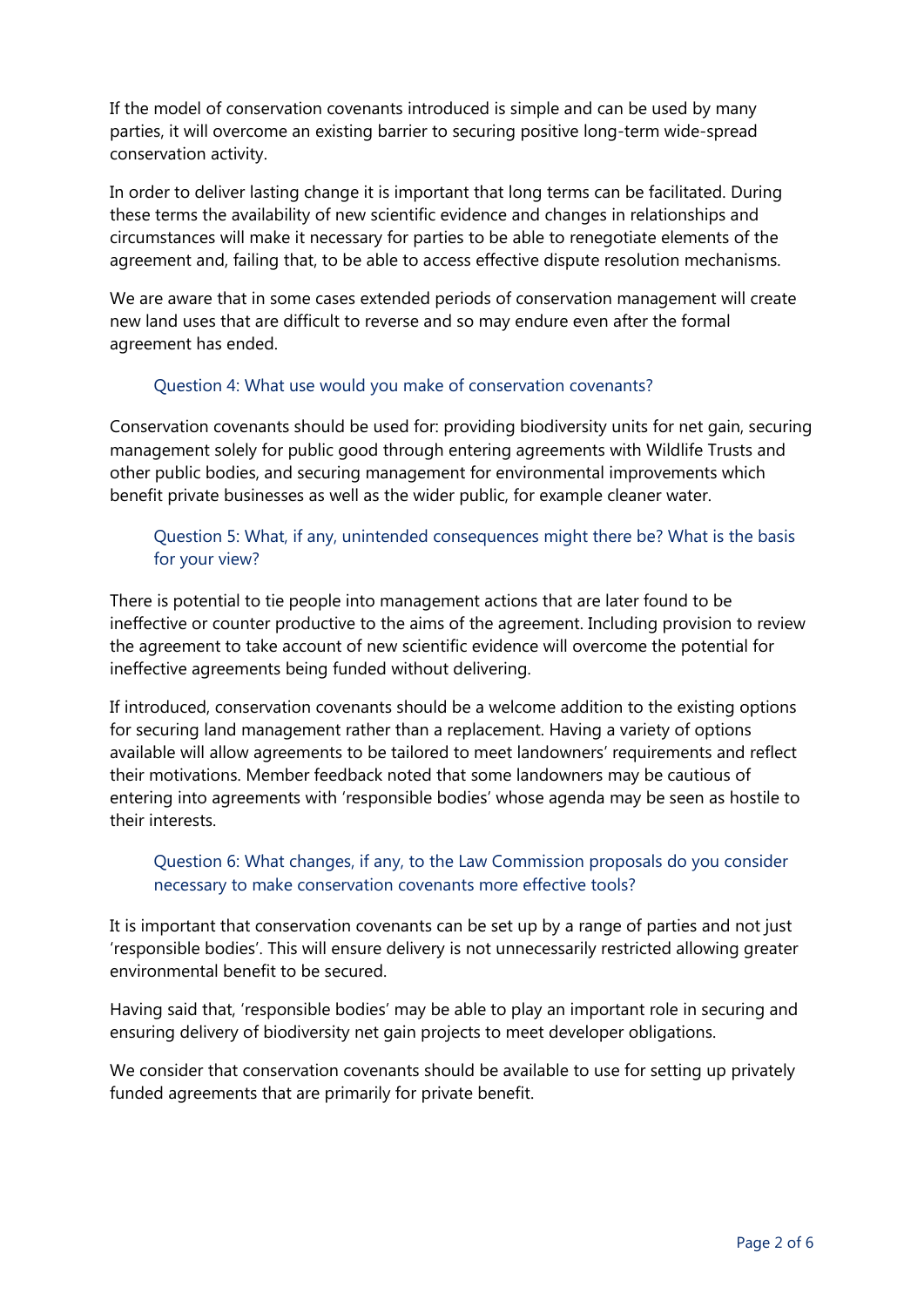If there are any strong risks associated with allowing all willing and able parties to enter in to commercial agreements, an approach which operates smoothly in other contexts, these should be clearly expressed and safeguards to prevent system abuse should be developed.

## Question 7a: Should tenants be able to enter into conservation covenants?

Tenants should be able to enter into conservation covenants extending beyond their term providing they have gained consent of the appropriate landowner who is happy to take on the agreement after the termination of the tenancy. The appropriate owner will have a right to occupation that exceeds the term of the proposed covenant and adequate management rights. This may not be the tenant's immediate landlord in cases where the property has been sublet. It may also not be the freehold owner where a long lease is in place.

If the tenant is looking to enter into an agreement within the term of their tenancy a conservation covenant may not be the best tool as their strength is in binding successors in title which would not be necessary, instead a contractual management agreement would (alongside appropriate landowner permission) likely suffice.

# Question 7b: If so, do you agree that the qualifying threshold for the remaining length of a lease should be set at a minimum of 15 years?

We do not think that it is necessary to set a minimum remaining lease term as the tenant should be able to agree a covenant extending beyond their term providing they have the permission of the appropriate landowner who will then take on the remaining commitment once the tenant's lease has expired.

However conservation covenants agreed should be long term to prevent bringing the regime into disrepute. A minimum 15 year term for conservation covenants may be appropriate.

As an example, if a tenant has eight years of their tenancy remaining and both the tenant and landlord would like to enter into a 15 year conservation covenant, with the tenant performing management for the first eight years and the landlord for the remaining seven years, this should be possible.

### Question 7c: If not, what level would you set it at and why?

If the landlord must agree to take on the management obligations at the end of the tenant's lease, the length of the remaining lease should not impact on the agreement's performance and is therefore not relevant. A landlord should be able to reasonably refuse permission where the proposal would materially change the use of the land or would extend beyond the tenants remaining term.

Where the remaining lease is short it would be more appropriate to negotiate an agreement with the landlord who should then seek permission from the tenant if it requires a change in management of land the tenant has the right to use.

## Question 8a: Should tenants be required to secure the agreement of the freeholder before entering into a covenant?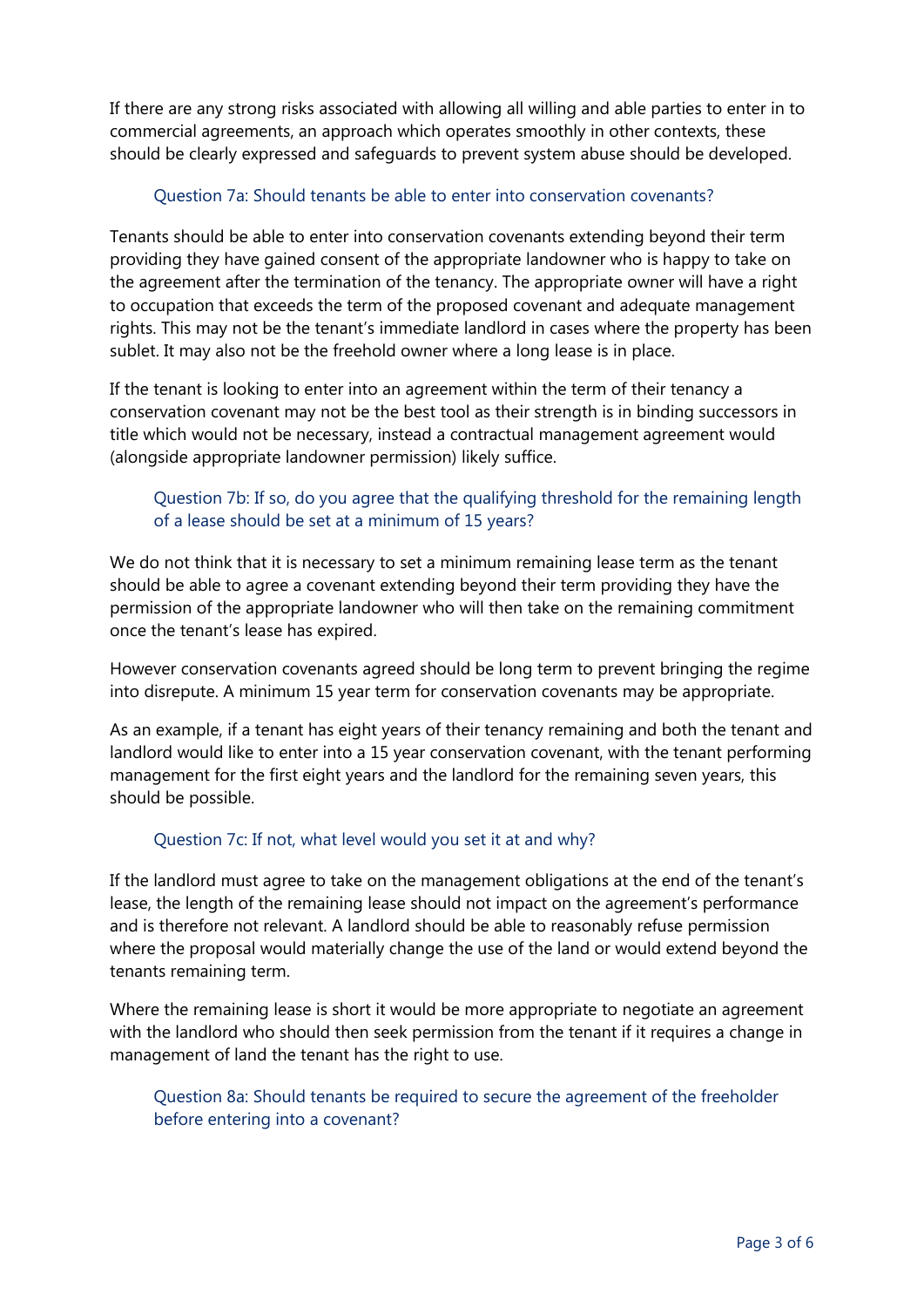Tenants should be required to secure the agreement of the person or body holding the appropriate long term right to the land. This is necessary for several reasons:

- the management term may extend beyond the tenant's occupation
- there may be clauses allowing early termination of the tenancy
- the agreement will also bind the landlord in the cases that management reverts to them (during or after the initial lease term), and
- the management practices required may materially change the use of the land which the tenant will need permission for and the potential for a compensation claim will also need to be discussed and an agreed approach recorded.

Question 8b: If not, what is the basis for your view?

#### N/A

Question 8c: Should freeholders be required to secure the consent of a tenant before entering into a covenant when the land affected is leased?

Yes. Where the land affected is leased it will impact on the tenants use of that land and therefore their business so their permission should be sought. It may be appropriate to renegotiate the lease, either in terms of area included or rental payment. This may only be possible by agreement if variation rights were not initially reserved either in the agreement or by the governing legislation.

Question 9a: Should public oversight provisions require responsible bodies to provide details of the location and headline conservation objectives of conservation covenants held by them?

We understand that the intention behind collecting this data would be to assess agreements' contribution towards meeting the 25 Year Environment Plan goals. Monitoring of goals is important, however it would not be appropriate to require information on agreements that are created mainly for the benefit of a private company or individual as this information could be commercially sensitive. Voluntary reporting could be encouraged.

A benefit of requiring headline information from conservation covenants could be realised by allowing this information to be used for third party enforcement, where the agreement is being used to fulfil a legal obligation.

Question 9b: If not, what would you propose and what is the basis of your proposed alternative?

### N/A

### Question 10a: Should for-profit bodies be able to hold conservation covenants?

Yes, it is important that the use of conservation covenants is not restricted beyond willing and able parties if we are to see them provide the most benefit to the environment.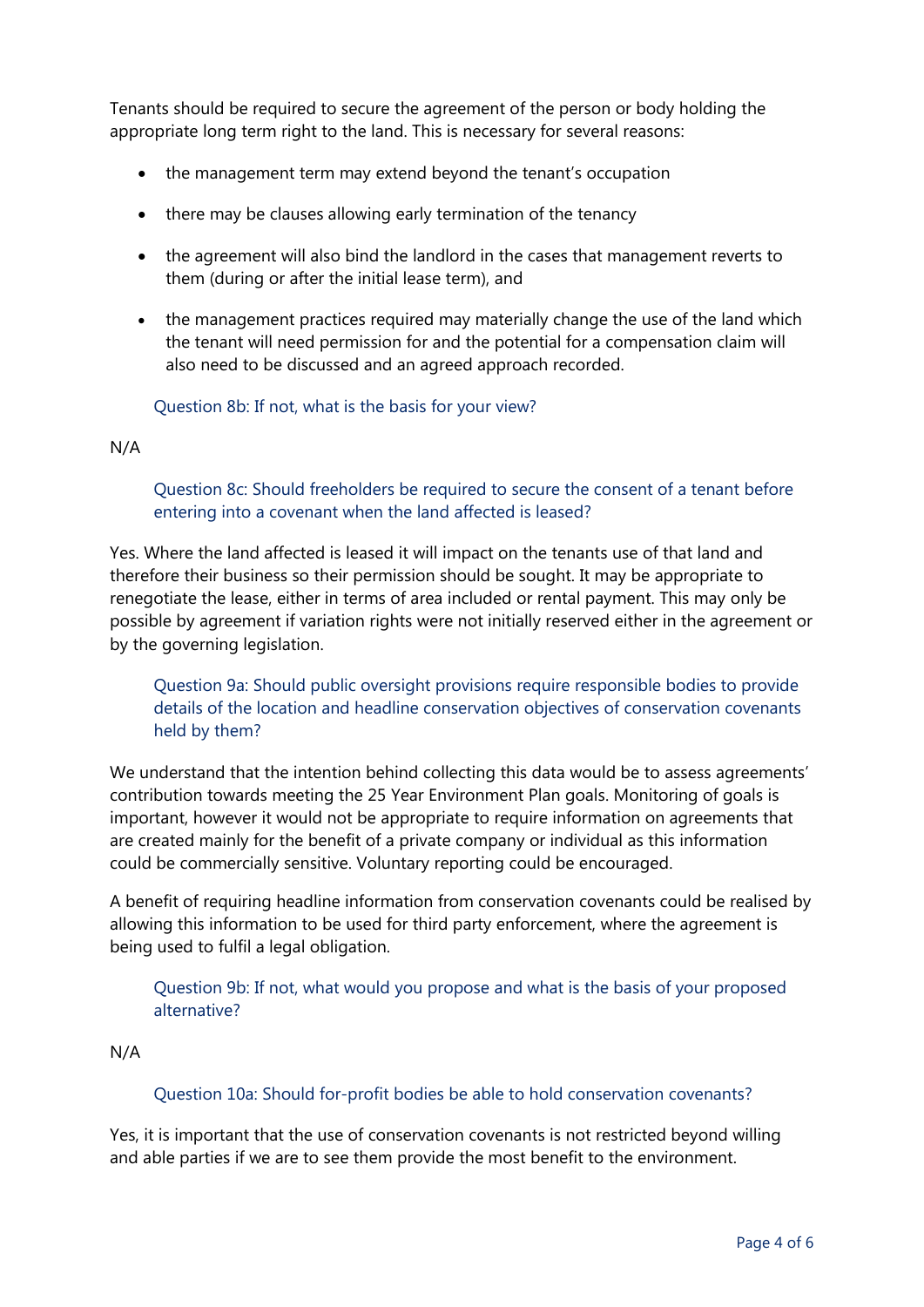Question 10b: Should there be additional mechanisms introduced for for-profit bodies which provide assurances that the covenants they hold are delivering conservation outcomes for the public good? If so, what mechanisms would you suggest?

Whilst conservation covenants should play an important role in providing public goods, we see no reason to prevent their use for delivering goods for private bodies or individuals where this is privately funded. Simple and accessible conservation covenants will fill a gap in English law, under which we currently only have restrictive covenants for the benefit of neighbouring land.

Question 11a: Do you consider the Law Commission proposals, with the proposed amendments set out above, as containing sufficient safeguards to ensure they are not abused?

Whilst restricting the parties that can enter into conservation covenants potentially reduces the likelihood that the mechanism is abused, it will reduce overall levels of delivery limiting the value of the mechanism.

The best way to ensure the mechanism is not abused is to have a route of recourse for disagreements. We therefore agree that the Lands Chamber should be able to consider the delivery of the agreement and any changes to deliverability, and be able to alter the agreement.

Where parties to the agreement are satisfied with delivery and the agreement is for private benefit, a third party should not be able to bring enforcement or review actions on the parties.

### Question 11b: If not, what changes would you make?

It may be appropriate for third parties to be able to enforce delivery where an agreement for public benefit was created to fulfil a legal obligation.

Question 12a: Do you consider the Law Commission proposals, with the proposed amendments set out above, as simple, practical and capable of delivering lasting conservation outcomes?

We agree that conservation covenants:

- should allow agreement of positive and negative obligations
- should bind successors in title, and
- should not require there to be neighbouring benefitted land.

We disagree that conservation covenants should be used solely for delivering public benefit and that agreements should only be created by 'responsible bodies'.

Question 12b: If not, what changes would you make to them?